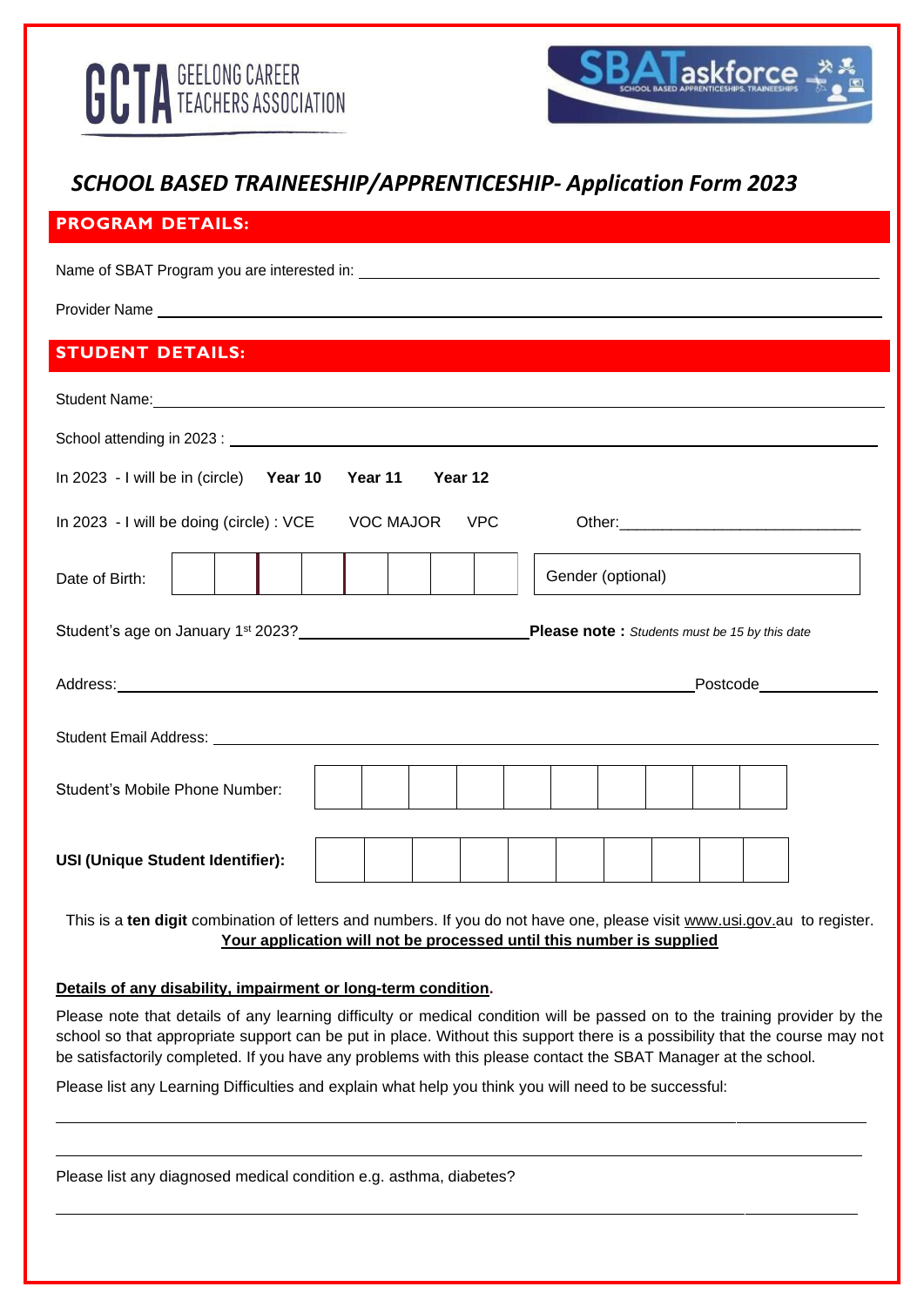| Are you of Aboriginal or Torres Strait Islander origin?                                                                                                                                                                                                                                                                                                                                                                                                                                                                                                                                                                                                                                                                                                                                                                                                                                                                                                                   |                | <b>Yes</b> | No.                                                         |  |
|---------------------------------------------------------------------------------------------------------------------------------------------------------------------------------------------------------------------------------------------------------------------------------------------------------------------------------------------------------------------------------------------------------------------------------------------------------------------------------------------------------------------------------------------------------------------------------------------------------------------------------------------------------------------------------------------------------------------------------------------------------------------------------------------------------------------------------------------------------------------------------------------------------------------------------------------------------------------------|----------------|------------|-------------------------------------------------------------|--|
|                                                                                                                                                                                                                                                                                                                                                                                                                                                                                                                                                                                                                                                                                                                                                                                                                                                                                                                                                                           |                |            |                                                             |  |
| Status of Citizenship/Residency - tick the correct box (please - complete Visa Details if necessary)                                                                                                                                                                                                                                                                                                                                                                                                                                                                                                                                                                                                                                                                                                                                                                                                                                                                      |                |            |                                                             |  |
| Australian Citizen                                                                                                                                                                                                                                                                                                                                                                                                                                                                                                                                                                                                                                                                                                                                                                                                                                                                                                                                                        |                |            | <u> If Temporary Resident - please provide Visa Details</u> |  |
| <b>Permanent Resident</b>                                                                                                                                                                                                                                                                                                                                                                                                                                                                                                                                                                                                                                                                                                                                                                                                                                                                                                                                                 | Type:          |            |                                                             |  |
| <b>Temporary Resident</b>                                                                                                                                                                                                                                                                                                                                                                                                                                                                                                                                                                                                                                                                                                                                                                                                                                                                                                                                                 | <b>Number:</b> |            | <b>Expiry</b>                                               |  |
| Have you also applied for a VET course in 2023?                                                                                                                                                                                                                                                                                                                                                                                                                                                                                                                                                                                                                                                                                                                                                                                                                                                                                                                           |                | Yes.       | No                                                          |  |
|                                                                                                                                                                                                                                                                                                                                                                                                                                                                                                                                                                                                                                                                                                                                                                                                                                                                                                                                                                           |                |            |                                                             |  |
| Within any part time time job – have you previously completed, or are you currently completing any Certificate Training?<br>Yes *<br>No.                                                                                                                                                                                                                                                                                                                                                                                                                                                                                                                                                                                                                                                                                                                                                                                                                                  |                |            |                                                             |  |
| If Yes <sup>*</sup> : which Certificate?                                                                                                                                                                                                                                                                                                                                                                                                                                                                                                                                                                                                                                                                                                                                                                                                                                                                                                                                  |                |            |                                                             |  |
| Have you previously completed any other School Based Apprenticeship or Traineeship?<br>Yes *<br>No<br>If Yes *: which Certificate?                                                                                                                                                                                                                                                                                                                                                                                                                                                                                                                                                                                                                                                                                                                                                                                                                                        |                |            |                                                             |  |
| <b>STUDENT AGREEMENT:</b>                                                                                                                                                                                                                                                                                                                                                                                                                                                                                                                                                                                                                                                                                                                                                                                                                                                                                                                                                 |                |            |                                                             |  |
| Note: Students are expected to complete the full year of the program. They may have to complete work, training and<br>placement during the holidays to meet the requirements of the course.<br>I understand that if I am offered a position I must be committed to the program. I agree to attend all training sessions as<br>timetabled each week, complete the work required and complete any work placement including holiday training and<br>placement as required. I will advise the SBAT Manager of any reason for non-attendance before the weekly training. I will<br>also talk to the SBAT Manager if at any time I feel unsafe or I do not understand what I am expected to do. I also understand that<br>the training organisation and my employer will be informed of any learning difficulty I have at school so that support can<br>be given to me to be successful as well as any medical condition which may affect my performance in the workplace. If I |                |            |                                                             |  |
| am offered support I will accept it.                                                                                                                                                                                                                                                                                                                                                                                                                                                                                                                                                                                                                                                                                                                                                                                                                                                                                                                                      |                |            |                                                             |  |
|                                                                                                                                                                                                                                                                                                                                                                                                                                                                                                                                                                                                                                                                                                                                                                                                                                                                                                                                                                           |                |            |                                                             |  |
| <b>CAREER GOALS:</b>                                                                                                                                                                                                                                                                                                                                                                                                                                                                                                                                                                                                                                                                                                                                                                                                                                                                                                                                                      |                |            |                                                             |  |
| What do you know about this School Based Apprenticeships / Tranineeships?                                                                                                                                                                                                                                                                                                                                                                                                                                                                                                                                                                                                                                                                                                                                                                                                                                                                                                 |                |            |                                                             |  |
|                                                                                                                                                                                                                                                                                                                                                                                                                                                                                                                                                                                                                                                                                                                                                                                                                                                                                                                                                                           |                |            |                                                             |  |
|                                                                                                                                                                                                                                                                                                                                                                                                                                                                                                                                                                                                                                                                                                                                                                                                                                                                                                                                                                           |                |            |                                                             |  |
|                                                                                                                                                                                                                                                                                                                                                                                                                                                                                                                                                                                                                                                                                                                                                                                                                                                                                                                                                                           |                |            |                                                             |  |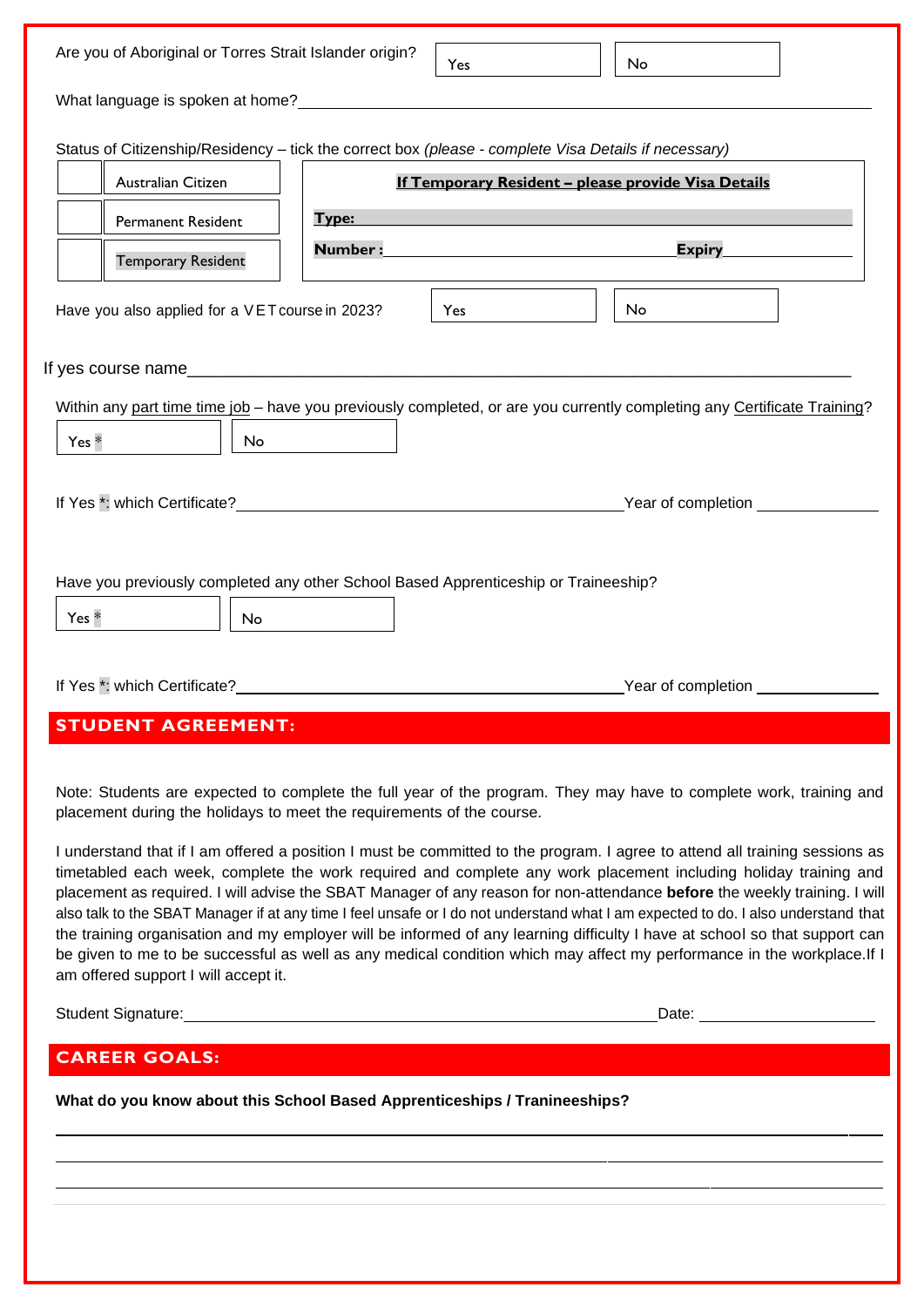**Explain why you believe this SBAT fits in with your Pathways Plan?**

**Detail any experience you may / may not have involving this type of work.**

## **PARENT/CARER DETAILS:**

| Name:                                    |  |  |  |  |  |           |  |
|------------------------------------------|--|--|--|--|--|-----------|--|
| Relationship to applicant: _____________ |  |  |  |  |  |           |  |
| Address:                                 |  |  |  |  |  | Post Code |  |
| Parent / Carer Email Address: __________ |  |  |  |  |  |           |  |
| Mobile Phone:                            |  |  |  |  |  |           |  |
| Other Phone:                             |  |  |  |  |  |           |  |

# **Parent/Carer Permission:**

#### **Privacy Information:**

All information on this form is true and correct. I, and my son/daughter, understand that the information is provided for the purpose of application, selection and enrolment into School based Traineeship. The information, including details of any learning difficulties and medical conditions, will be provided to the organiser of the course, the Registered Training Organisation and any others involved in the provision of this course at the delivery site. It may also be provided to employers. It is also required for organisation of SBAT bus travel.

I/We consent to this information being provided. Signed (Parent/Carer)

*Another parent signature is also required on the NEXT PAGE*

### **Transport to SBAT classes**

The schools involved in the provision of VET/SBAT programs currently organise a bus system to transport students to external SBAT providers on Wednesday afternoons. The yearly cost will be confirmed and communicated to schools and parents/carers early in 2023. This payment will need to be paid immediately and is non-refundable. It is expected students board the bus at their home school to travel to the interchange at Matthew Flinders. From Matthew Flinders students travel on another bus that will take them directly to their training venue. This may involve students walking a short distance to where the connecting buses are parked. On arrival students are expected to go straight to the venue ready for classes.

#### **Parent/Carer Permission:**

I/We understand that travel to the SBAT training will be unsupervised. Travel will be mainly undertaken by using the VET/SBAT buses but for some students, it will be undertaken in other ways eg walking, driving, cycling etc. My son/daughter will be trusted with the responsibility to conduct themselves in a manner that keeps themselves safe, displays respect to the general public, bus drivers and other students, as would be expected if a teacher were present. As a parent/carer, I accept responsibility for making suitable arrangements, in consultation with the home school, for my son/daughter to travel to SBAT classes or work placement and will be responsible for the safe pick up at the end of eachsession. If there are any issues which occur when travelling my son/daughter understands that they need to speak to thetrainer when they arrive at the training venue and contact a parent. I will ensure that the home school is immediately notified.